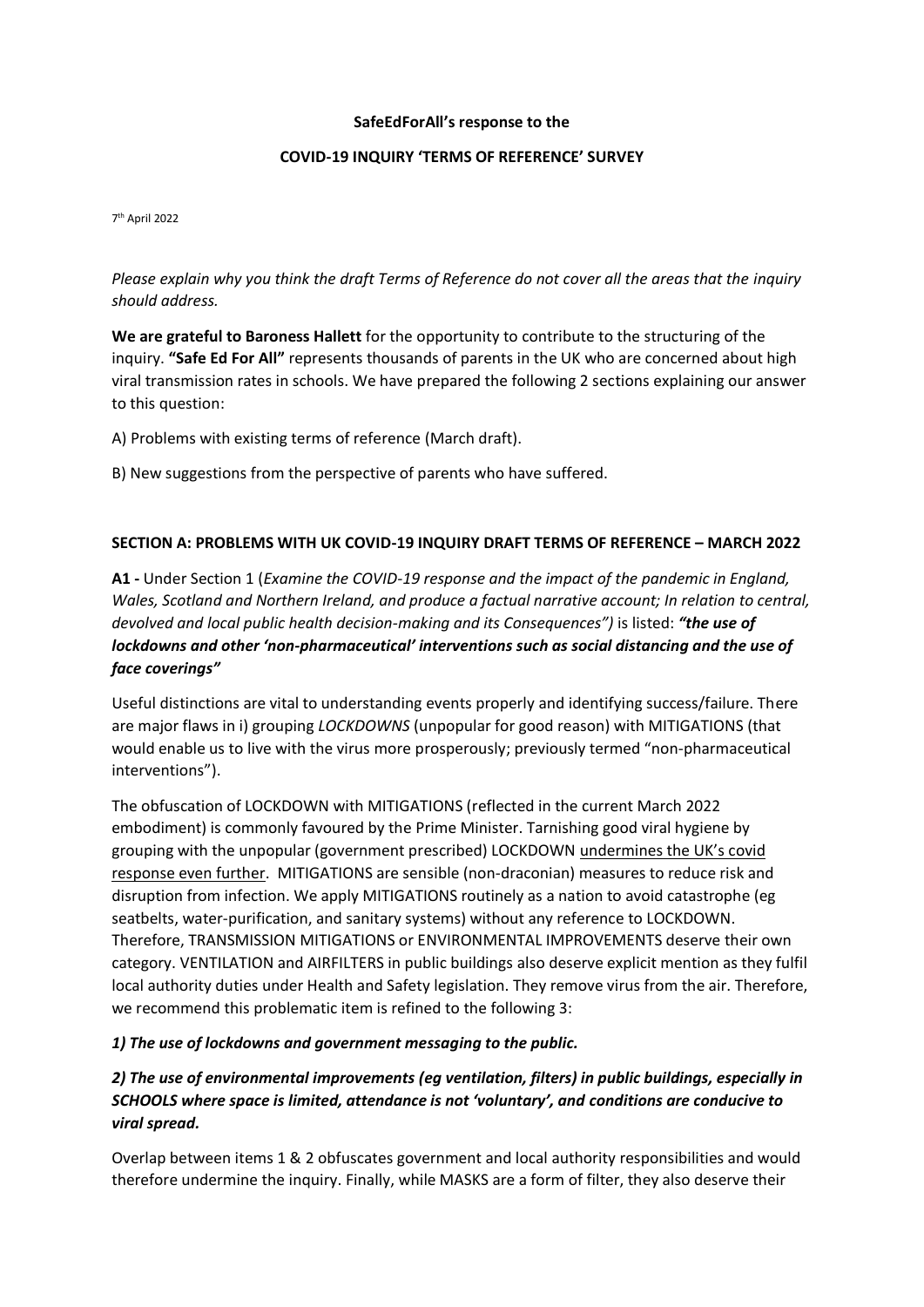own category because they CAN obstruct expression, and were politicised (for various reasons). In practical terms, masks are very different from ventilation and filtration (*which don't obstruct expression and actually REDUCE the need for masks*). Accordingly our 3<sup>rd</sup> recommendation becomes:

*3) The use of, supply, decisions, and messaging around appropriate grade masks to reduce airborne infection (especially in times when schools and hospitals are overwhelmed by the impacts of airborne infection).*

# **A2 - PROBLEM:** *"consider the experiences of and impact on health and care sector workers, and other key workers, during the pandemic"*

**This is a good entry. However, parents should not be excluded.** Besides also being key caregivers, their actions are a crucial link in the chain of transmission. Parents who knew better were forced to send their children into needlessly dangerous environments (eg no filtration, poor ventilation) and are now suffering the consequences. They were effectively coerced into generating more infection through sending their children into dangerous environments, often against their wishes and under threat of prosecution. Drawing input on this subject needs to be invited if we are to learn and achieve AIM 2 of the Covid Inquiry: *Identifying the lessons to be learned from the above to inform the UK's preparations for future pandemics*

Accordingly, we recommend the following item is added:

• *Consider the experiences of parents who were made to stand by, ignored, or silenced while they witnessed the spread of infection in schools, causing many thousands of children to be orphaned and/or suffer from long-covid (examples include authorities rejecting airfilters, not allowing children to move away from infected individuals, and instructing schools to not be transparent about cases)"*

## **SECTION B: ADDITIONAL TERMS OF REFERENCE**

#### **B1 – General**

The current terms do not appear structured to sufficiently identify the i) responsibilities of government in public buildings, or ii) main locations of infection. *Why is it that the DfE's standards for good air quality are lower than the HSE or CIBSE for public buildings?* (where loud speaking is expected) Since these HIGH-DENSITY, under-mitigated areas are the main cause of high and prolonged infection rates (and generation of variants), they should be explicitly prioritised. We propose this is done through the following terms of reference:

• **"Scientific consensus"** should be a i) term of reference and ii) applied in proper context. "Scientific consensus" means the majority understanding. Previously government advisors have cherrypicked studies (or 'guided' studies) which support false government narratives ("following the science"). It is vital that distinctions are made between "favoured science" (siloed, partial) and "scientific consensus" (international, open). "Following THE science" actively teaches away from the notion of consensus, and suggests that ONE science can be presented. "Scientific consensus" is more stable, sensible, and vital for a pandemic response. We must identify where and how this was undermined.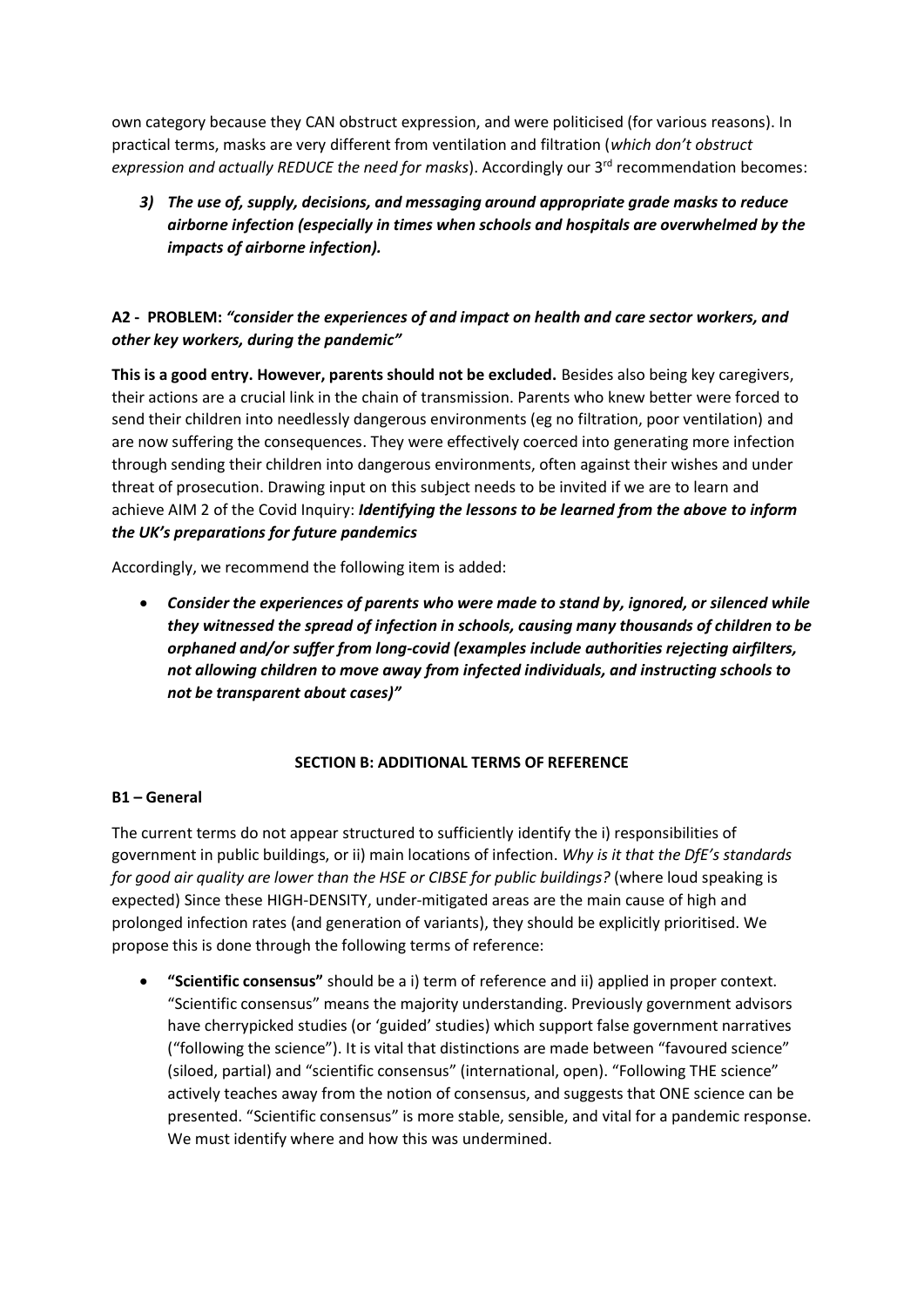- **Obstacles to grassroots action:** understanding why action and assistance from the community was blocked at local level (eg blocking donations of new airfilters) leading to huge numbers of avoidable infections and long-covid rates.
- **Investigate interference by government aligned disinformation groups** (and misrepresentations of parents via this 'astroturf' group **"Us For Them UK".**

Why was the government allowed to select its own mouthpieces to represent parent opinion and fail the majority of parents who are not affiliated with this covid-skeptic group? This 'astroturf' organisation was consistently platformed by main media outlets. As a result, "ProCovid" (or "antimitigation") rhetoric was reported as popular opinion, and helped to propagate this opinion. This manipulation of public opinion contributed to fatigue and resistance against 'mitigations' which were further undermined by the government's "no problem here" approach (do nothing). Connections between **UsForThem** with **HART** and the **CRG** are not widely known. **If we are to avoid making the same mistakes, we must ask:**

- **how media bias and covid-denial thrived.**
- **how our systems (supposedly designed in the public interest) are so flawed as to allow such manipulation by those in public office.**

In contrast to "US FOR THEM", genuinely grassroots parent group @SafeEdForAll\_UK were not platformed by the majority of state-affiliated media. One exception: the famous interview with Lisa Diaz on GMTV ( $10<sup>th</sup>$  Jan 2022) – which showed how a good parent's grasp of genuine data with respect to children and schools was attempted to be undermined and minimised. She was even accused of keeping her children prisoner (the truth is her children live an incredibly enriched life with more freedom and opportunities than many others will experience).

*Inquiry question: Which issues or topics do you think the Inquiry should look at first?*

#### **HIGH PRIORITIES**

Terms of Reference need a framework that draws in evidence with questions centred around the real causes of the UKs high and repeated infection and child & parent hospitalisation rates. We maintain that this is poor provision for SCHOOLS, and poor communication with PARENTS.

A basic understanding of epidemiology teaches that forcing the children of 30 families together into an undersized, under-ventilated & \*unfiltered\* classroom every day, for 6 hours a day, will generate huge concentrations of virus and spread it to the community quickly via the 'school hub' (as will PARENTS sending in children who have covid).

**HARMFUL ACTIVITIES IN LOCAL AUTHORITIES MUST BE STOPPED:** for example so-called "#HEPAblocking" (preventing the installation of safe, new, HEPA filters gifted by parents). "Terms of Reference" should therefore contain explicit reference to:

## **1) IMPROVING THE PHYSICAL SCHOOL ENVIRONMENT (filters, ventilation)**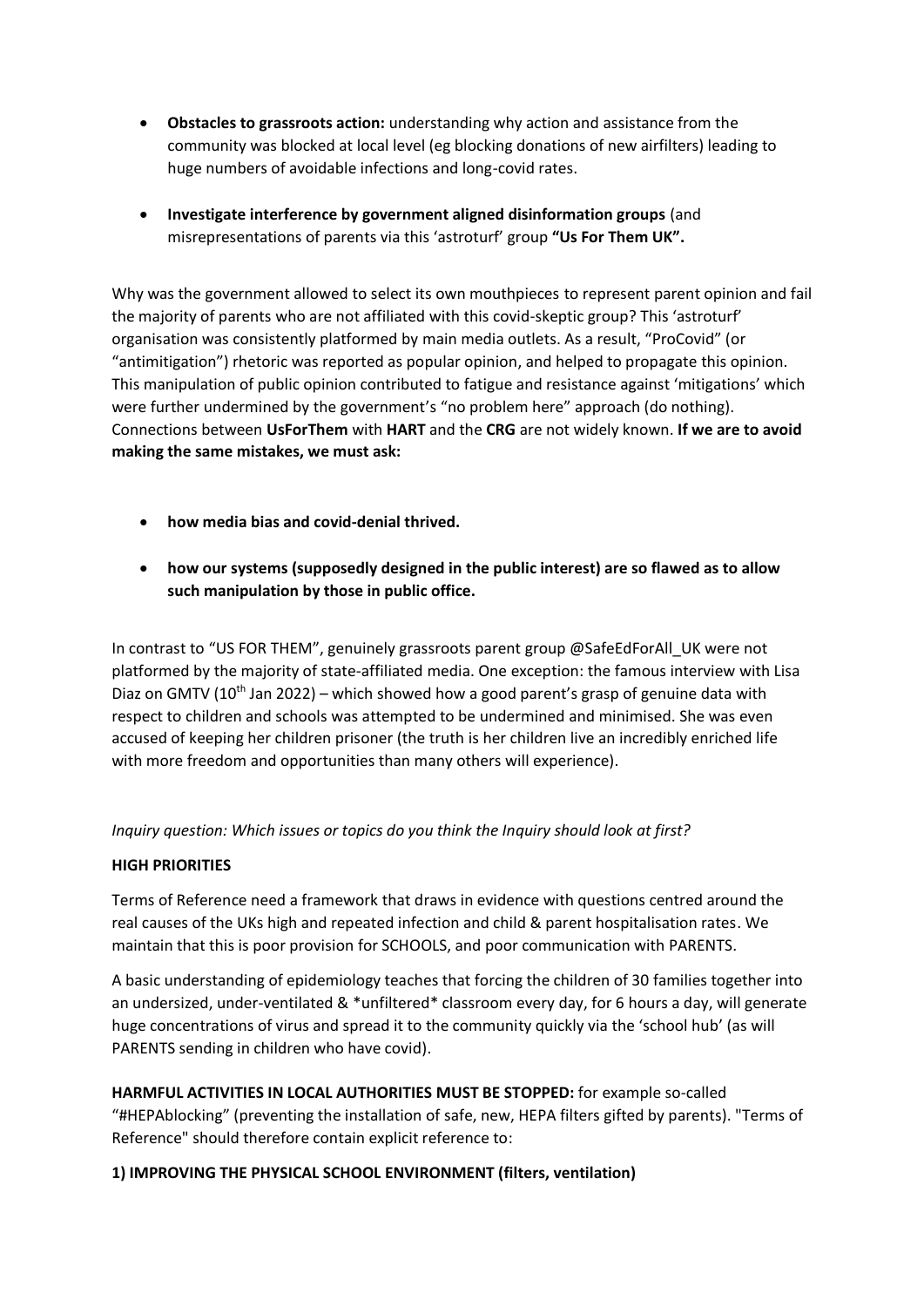## **2) BEHAVIOUR OF SCHOOL AUTHORITIES (in connection with child and public health)**

### **3) PROTECTING UNVACCINATED GROUPS (still an urgent priority).**

# **4) CONSIDERING WHERE CHILD HOSPITALISATION RATES JUSTIFY THE TEMPORARY USE OF MASKS (why this was not done, and continues to not be done).**

#### **LOWER PRIORITIES:**

The historic claims of several professionals in the field of paediatrics and public health (eg Alasdair Munro, Shamez Ladhani) should be drawn up and re-scrutinised as they consistently undermined and confused efforts to control the virus (and were a favoured source of rhetoric for "UsForThem"). We, and thousands of parents believe they twisted the evidence to support the government aligned "do nothing" approach. We can find no other explanation for their outlandish interpretations.

Questions need to be asked about how our systems allowed/enabled The Prime Minister's "Chaff Tactics" to evade responsibility. How did such an odd and outlandish set of disinformation narratives escape proper scrutiny at the time? This should facilitate the gathering of relevant evidence making clear the i) examples, ii) perpetrators, iii) motivations, and iv) mechanisms of opinion disruption which undermined the UK's pandemic response. Examples of school-specific misinformation that need capturing by the inquiry are: '**children don't catch covid'** (debunked), '**children don't transmit covid**' (debunked), '**schools are not drivers of transmission'** (debunked, schools are clearly hotspots for infection as supported by ONS occupational data, term-times and infection lags, and several international studies), '**children don't benefit from vaccination'** (debunked), '**ignoring transmission is the best way to get back to normal**' (debunked).

## *How should the Inquiry be designed and run to ensure that bereaved people or those who have suffered serious harm or hardship as a result of the pandemic have their voices heard?*

Terms of reference should be structured to draw in the input from parents who have witnessed the spread of infection among children by authorities who refused to listen to reason (from respecting individual circumstances, to simply protecting the interests of children legally in their care). Many parents who knew the risks, were forced to send their children into needlessly dangerous environments (no filtration, poor ventilation). Drawing input on this subject needs to be invited if we are to achieve **AIM 2: Identifying the lessons to be learned from the above to inform the UK's preparations for future pandemics**

Accordingly, we recommend the following items are added:

- Gather the experiences of parents who were ignored, silenced, or made to stand by while infection was needlessly spread in substandard classrooms, causing many thousands of children to be orphaned, or suffer long-covid (examples include authorities rejecting airfilters, not allowing children to move away from infected individuals, and DfE encouraging schools to hide cases and threaten parents wishing to temporarily home educate and protect their children).
- **IDENTIFY COVID-RELATED OFFICIAL COMPLAINTS TO SCHOOLS/GOVERNORS** (The hard work, requests and suggestions of many parents, health-, and environmental-professionals were crushed, buried or denied by local school authorities (from School Governors to Local